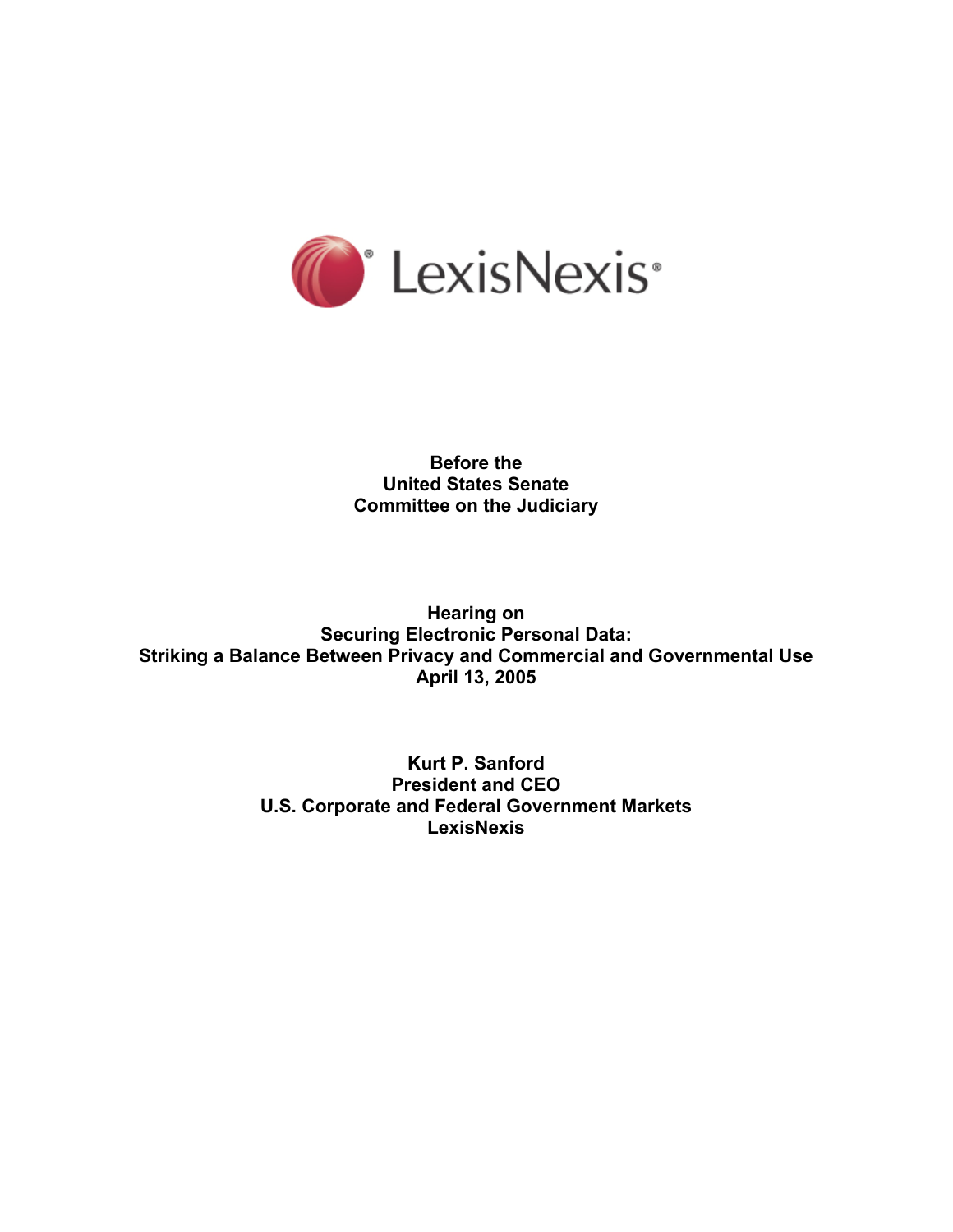#### **Introduction**

Good morning. My name is Kurt Sanford. I am the Chief Executive Officer for Corporate and Federal Markets at LexisNexis. I appreciate the opportunity to be here today to discuss the important issues surrounding data security, privacy and the use of commercial data.

LexisNexis is a leading provider of authoritative legal, public records, and business information. Today, over three million professionals—lawyers, law enforcement officials, government agencies employees, financial institution representatives, and others—use the LexisNexis services. Government agencies, businesses, researchers, and others rely on information provided by LexisNexis for a variety of important uses.

The following are examples of some of the important ways in which the services of LexisNexis are used by customers:

**Preventing identity theft and fraud –** Although the insidious effects of identity theft are fairly well known, until recently we did not fully appreciate that identity theft is part of the larger problem of identity fraud. Identity fraud, which encompasses identity theft, is the use of false identifiers, false or fraudulent documents, or a stolen identity in the commission of a crime. It is a component of most major crimes and is felt around the world today. As a result, both industry and government have asked LexisNexis to develop solutions to help address this evolving problem.

LexisNexis remains committed to providing leadership in this area. We recognize the enormity of the problem. In 2004, 9.3 million consumers were victimized by identity fraud.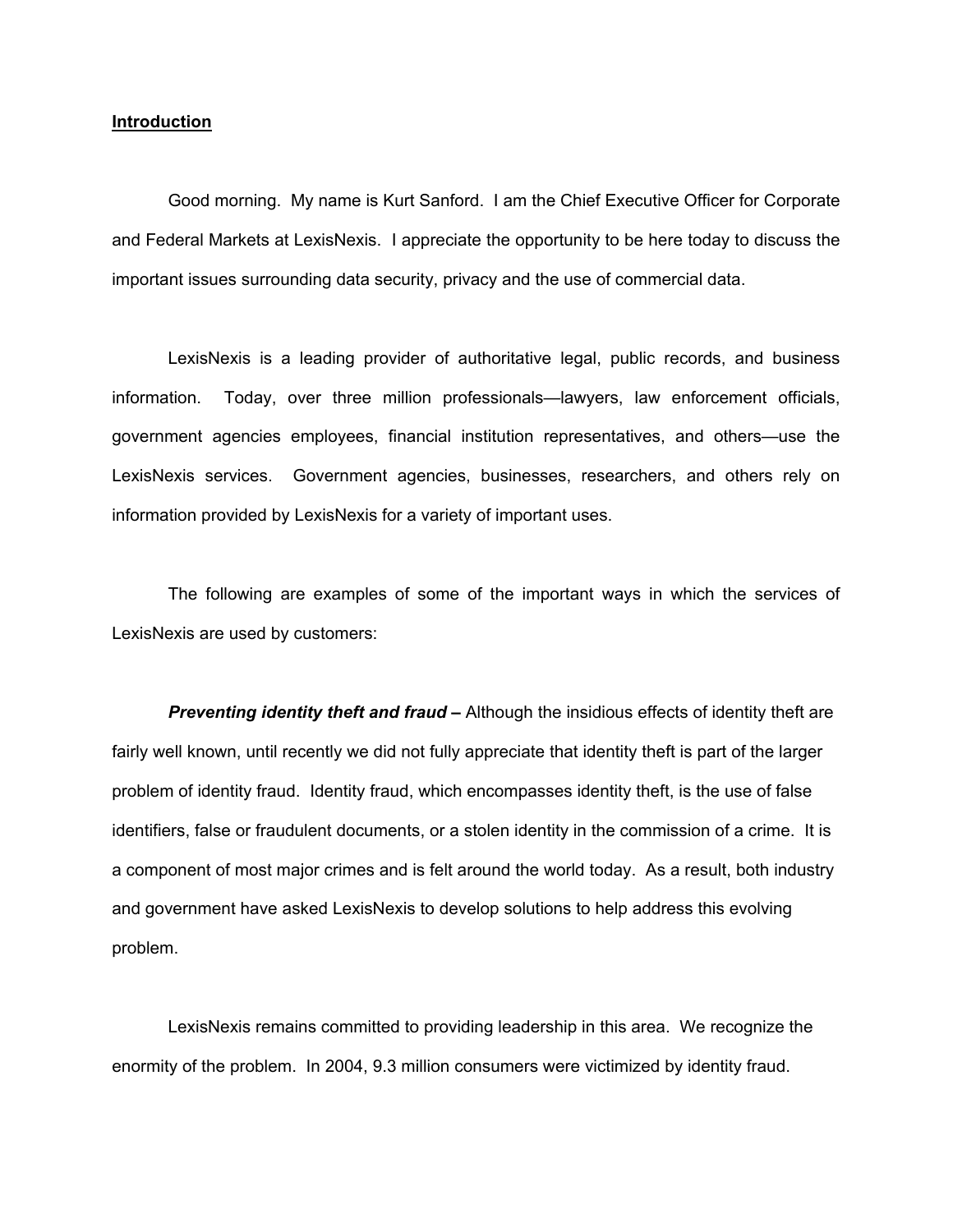Credit card companies report \$1 billion in losses each year from credit card fraud. With the use of a LexisNexis solution called Fraud Defender, a major bank card issuer experienced a 77 percent reduction in the dollar losses due to fraud associated with identity theft and credit card origination.

LexisNexis products are becoming increasingly necessary to combat identity fraud associated with internet transactions where high dollar merchandise such as computers and other electronic equipment are sold via credit card. Lower fraud costs ultimately mean lower costs and greater efficiencies for consumers.

*Locating suspects and helping make arrests* **–** Many federal, state and local law enforcement agencies rely on LexisNexis to help them locate criminal suspects and to identify witnesses to a crime. LexisNexis works closely with federal, state and local law enforcement agencies on a variety of criminal investigations. For example, the Beltway Sniper Task Force in Washington, D.C., used information provided by LexisNexis to help locate one of the suspects wanted in connection with that case. In another case, information provided by LexisNexis was recently used to locate and apprehend an individual who threatened a District Court Judge and his family in Louisiana.

*Supporting homeland security efforts* - LexisNexis worked with the Department of Homeland Security Transportation Safety Administration (TSA) in developing the Hazardous Materials Endorsement Screening Gateway System. This system allows TSA to perform background checks on commercial truck drivers who wish to obtain an endorsement to transport hazardous materials.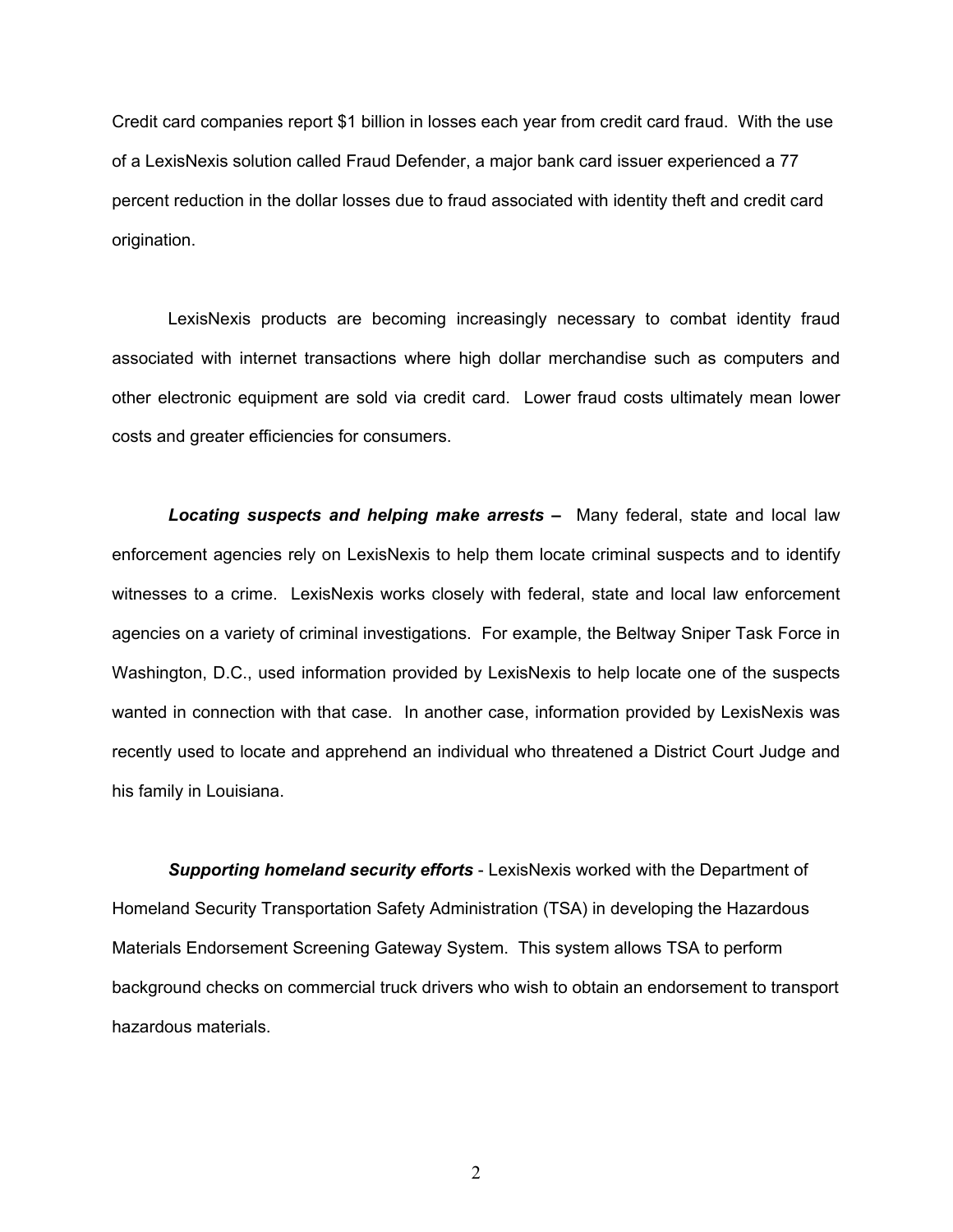*Preventing money laundering* – LexisNexis has partnered with the American Bankers Association to develop a tool used by banks and other financial institutions to verify the identity of new customers to prevent money laundering and other illegal transactions used to fund criminal and terrorist activities. This tool allows banks to meet Patriot Act and safety and soundness regulatory requirements.

**Locating and recovering missing children - Customers like the National Center for** Missing and Exploited Children rely on LexisNexis to help them locate missing and abducted children. Since 1984, the Center has assisted law enforcement in recovering more than 85,000 children. Over the past 4 years, information provided by LexisNexis has been instrumental in a number of the Center's successful recovery efforts.

*Locating parents delinquent in child support payments* – Both public and private agencies rely on LexisNexis to locate parents who are delinquent in child support payments and to locate and attach assets in satisfying court-ordered judgments. The Association for Children for the Enforcement of Support (ACES), a private child support recovery organization, has had tremendous success in locating nonpaying parents using LexisNexis.

 These are just a few examples of how our information products are used to help consumers by detecting and preventing fraud, strengthening law enforcement's ability to apprehend criminals, protecting homeland security and assisting in locating missing and abducted children.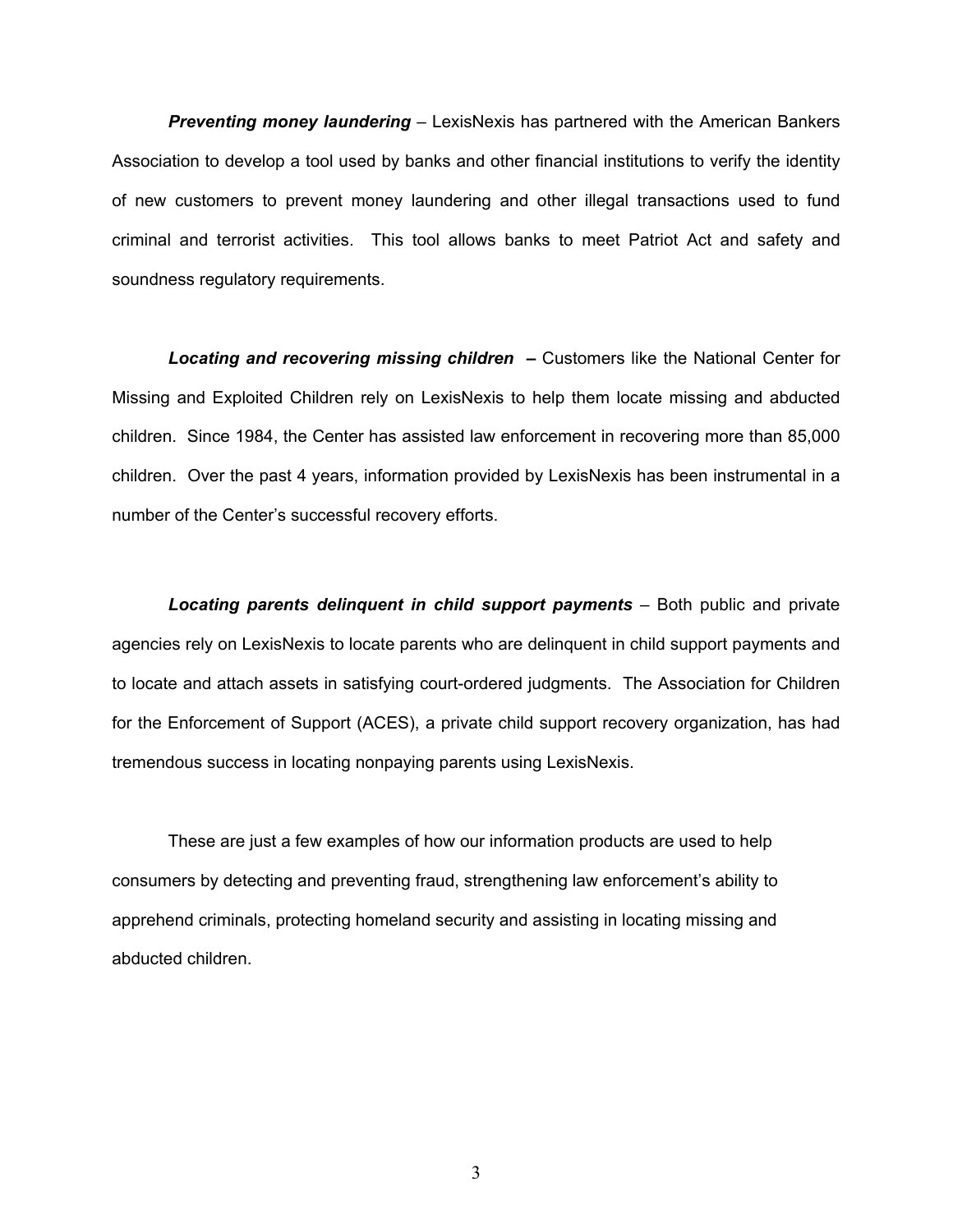# **Types of Information Maintained by LexisNexis Risk Solutions**

The information maintained by LexisNexis falls into the following three general classifications: public record information, publicly available information, and non-public information. I briefly describe each below.

*Public record information.* Public record information is information originally obtained from government records that are available to the public. Land records, court records, and professional licensing records are examples of public record information collected and maintained by the government for public purposes, including dissemination to the public.

*Publicly available information*. Publicly available information is information that is available to the general public from non-governmental sources. Telephone directories are an example of publicly available information.

*Non-public information.* Non-public information is information about an individual that is not obtained directly from public record information or publicly available information. This information comes from proprietary or non-public sources. Non-public data maintained by LexisNexis consists primarily of information obtained from either motor vehicle records or credit header data. Credit header data is the non-financial identifying information located at the top of a credit report, such as name, current and prior address, listed telephone number, social security number, and month and year of birth.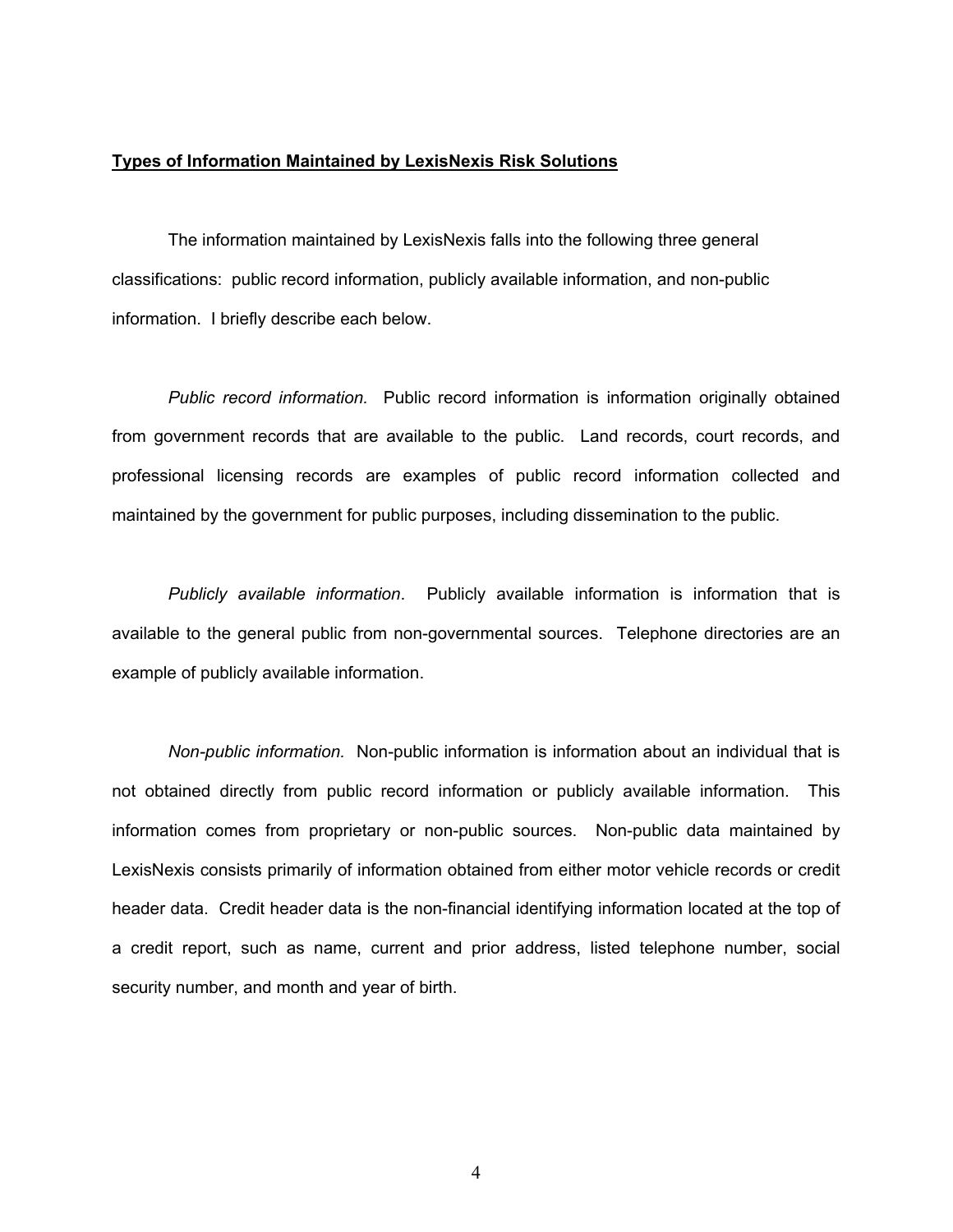## **Privacy**

LexisNexis is committed to the responsible use of personal identifying information. We have privacy policies in place to protect the consumer information in our databases. Our Chief Privacy Officer and Privacy and Policy Review Board work together to ensure that LexisNexis has strong privacy policies in place to help protect the information contained in our databases. We also undertake regular third-party privacy audits to ensure adherence to our privacy policies.

LexisNexis has an established Consumer Access Program that allows consumers to review information on them contained in the LexisNexis system. While the information provided to consumers under this program is comprehensive, it does not include publicly available information such as newspaper and magazine articles and telephone directories contained in the LexisNexis system.

 LexisNexis also has a consumer opt-out program that allows individuals to request that information about themselves be suppressed from selected databases under certain circumstances. To opt-out of LexisNexis databases, an individual must provide an explanation of the reason or reasons for the request. Examples of reasons include:

- You are a state, local or federal law enforcement office or public official and your position exposes you to a threat of death or serious bodily harm;
- You are a victim of identity theft; or
- Your are at risk of physical harm.

Supporting documentation is required to process the opt-out request. While this opt-out policy applies to all databases maintained by our recently acquired Seisint business, it is limited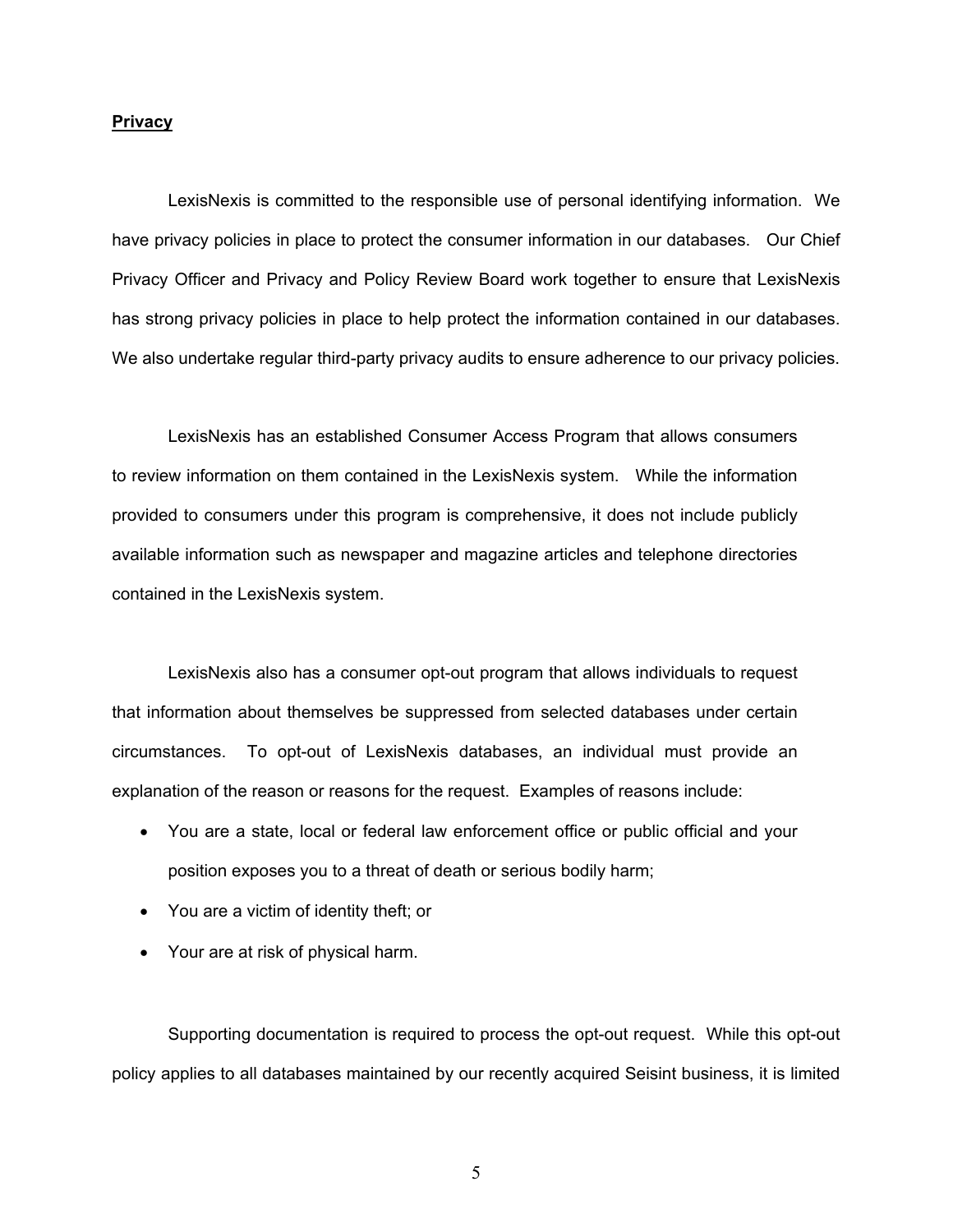to the non-public information databases in the LexisNexis service. The policy does not currently apply to public records information databases maintained by LexisNexis. We are currently evaluating what steps we can take to better publicize our opt-out program and extend the program to all public records databases in the LexisNexis service.

## **Security**

LexisNexis has long recognized the importance of protecting the information in our databases and has multiple programs in place for verification, authorization and IT security. Preventive and detective technologies are deployed to mitigate risk throughout the network and system infrastructure and serve to thwart potentially malicious activities. LexisNexis also has a multi-layer process in place to screen potential customers to ensure that only legitimate customers have access to sensitive information contained in our systems. Our procedures include a detailed authentication process to determine the validity of business licenses, memberships in professional societies and other credentials. We also authenticate the documents provided to us to ensure they have not been tampered with or forged.

Only those customers with a permissible purpose under applicable laws are granted access to sensitive data such as driver's license information and social security numbers. In addition, customers are required to make express representations and warranties regarding access and use of sensitive information and we limit a customer's access to information in LexisNexis products according to the purposes for which they seek to use the information.

Maintaining security is not a static process -- it requires continuously evaluating and adjusting our security processes, procedures and policies. High-tech fraudsters are getting

 $\sim$  6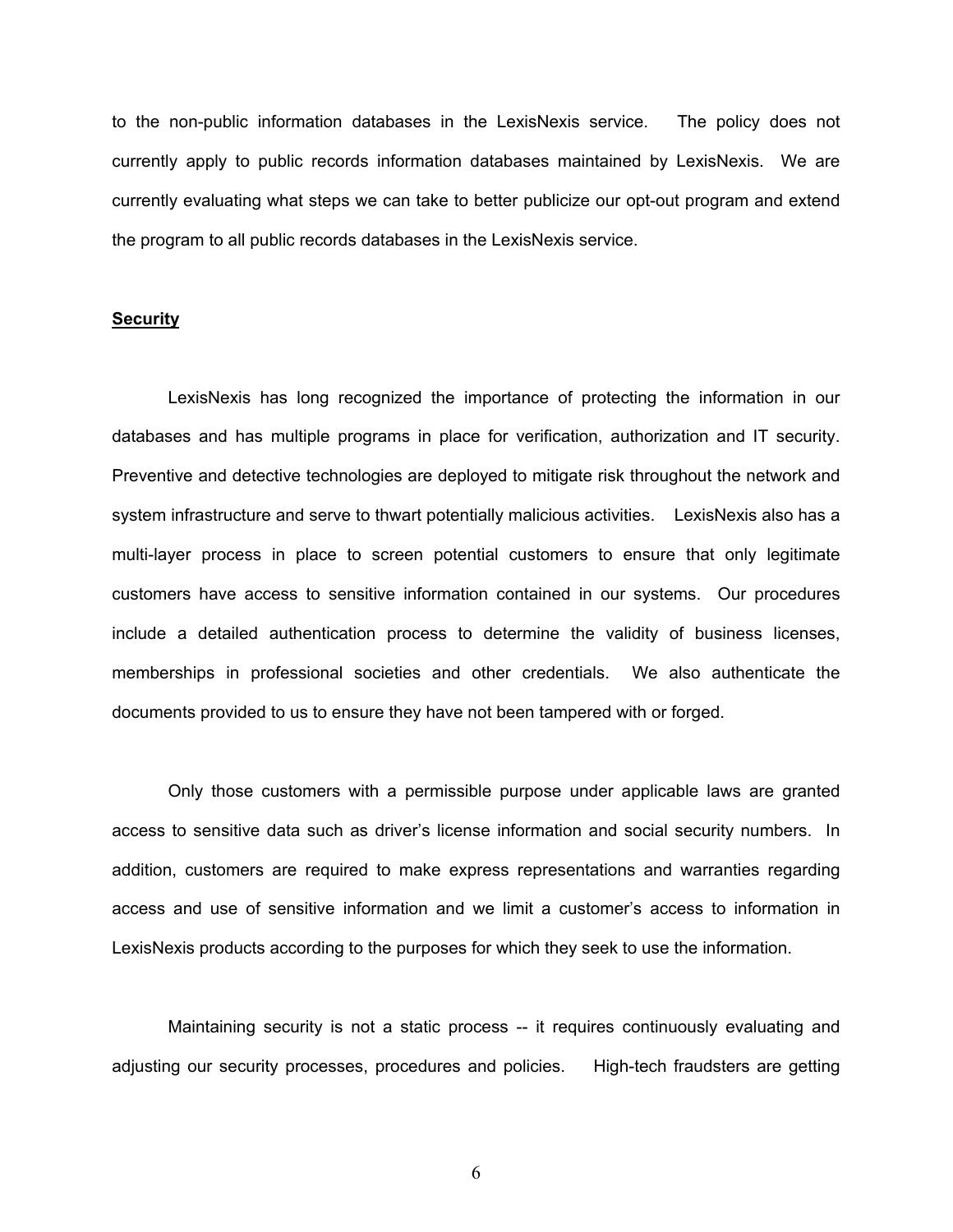more sophisticated in the methods they use to access sensitive information in databases. We continuously adapt our security procedures to address the new threats we face every day from those who seek to unlawfully access our databases. We undertake regular third-party security audits to test the security of systems and identify any potential weaknesses.

Even with the multi-layer safeguards in place at LexisNexis, we recently discovered that unauthorized persons primarily using IDs and passwords of legitimate customers may have accessed personal identifying information at our recently acquired Seisint business. In February 2005, a LexisNexis integration team became aware of some billing irregularities and unusual usage patterns with several customer accounts. At that point we contacted the U.S. Secret Service. The Secret Service initially asked us to delay notification so they could conduct their investigation. About a week later we publicly announced these incidents and within a week sent out notices to approximately 30,000 individuals.

The investigation revealed that unauthorized persons, primarily using IDs and passwords of legitimate customers, may have accessed personal-identifying information, such as social security numbers (SSNs) and driver's license numbers (DLNs). In the majority of instances, IDs and passwords were stolen from Seisint customers that had legally permissible access to SSNs and DLNs for legitimate purposes, such as verifying identities and preventing and detecting fraud. No personal financial, credit, or medical information was involved since LexisNexis and Seisint do not collect such information. At no time was the LexisNexis or Seisint technology infrastructure hacked into or penetrated nor was any customer data residing within that infrastructure accessed or compromised.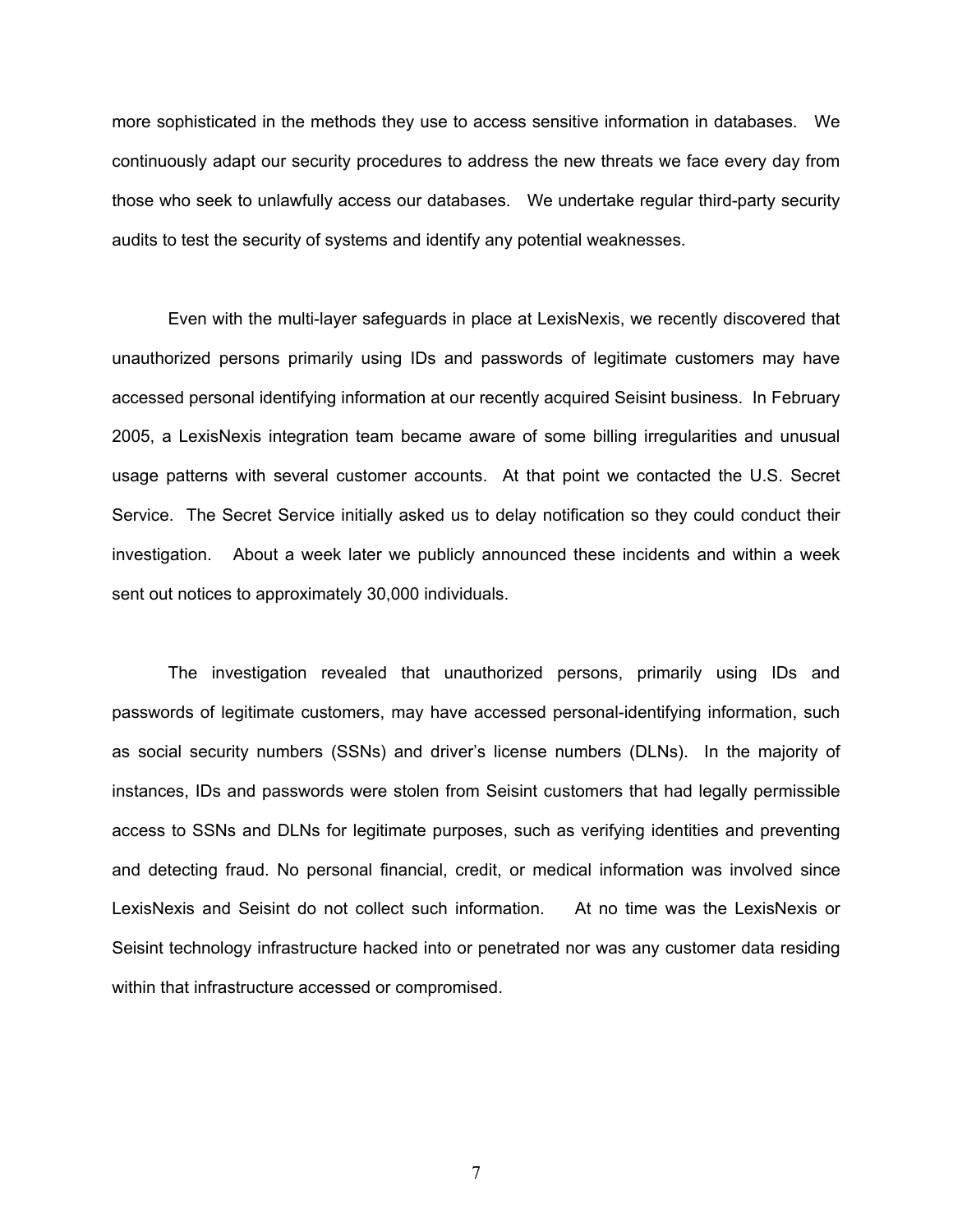Based on the incidents at Seisint, I directed our teams to conduct an extensive review of data search activity at our Seisint unit and across all LexisNexis databases that contain personal identifying information. In this review, we analyzed search activity for the past twentyseven months to determine if there were any other incidents that potentially could have adversely impacted consumers. We have just completed that review. As a result of this indepth review, we discovered additional incidents where there was some possibility that unauthorized persons may have accessed personal identifying information of approximately 280,000 additional individuals.

We deeply regret these incidents and any adverse impact they may have on the individuals whose information may have been accessed. We took quick action to notify the initial group of individuals and will begin notifying the recently-identified individuals within a few days. We are providing all identified individuals with a consolidated credit report and credit monitoring services. For those individuals who do become victims of fraud, we will provide counselors to help them clear their credit reports of any information relating to fraudulent activity. We will also provide them with identity theft expense insurance coverage up to \$20,000 to cover expenses associated with restoring their identity and repairing their credit reports.

We have learned a great deal from the security incidents at Seisint and are making substantial changes in our business practices and policies across all LexisNexis businesses to help prevent any future incidents. These include:

- Changing customer password security processes to require that passwords for both system administrators and users be changed at least every 90 days;
- Suspending customer passwords of system administrators and users that have been inactive for 90 days;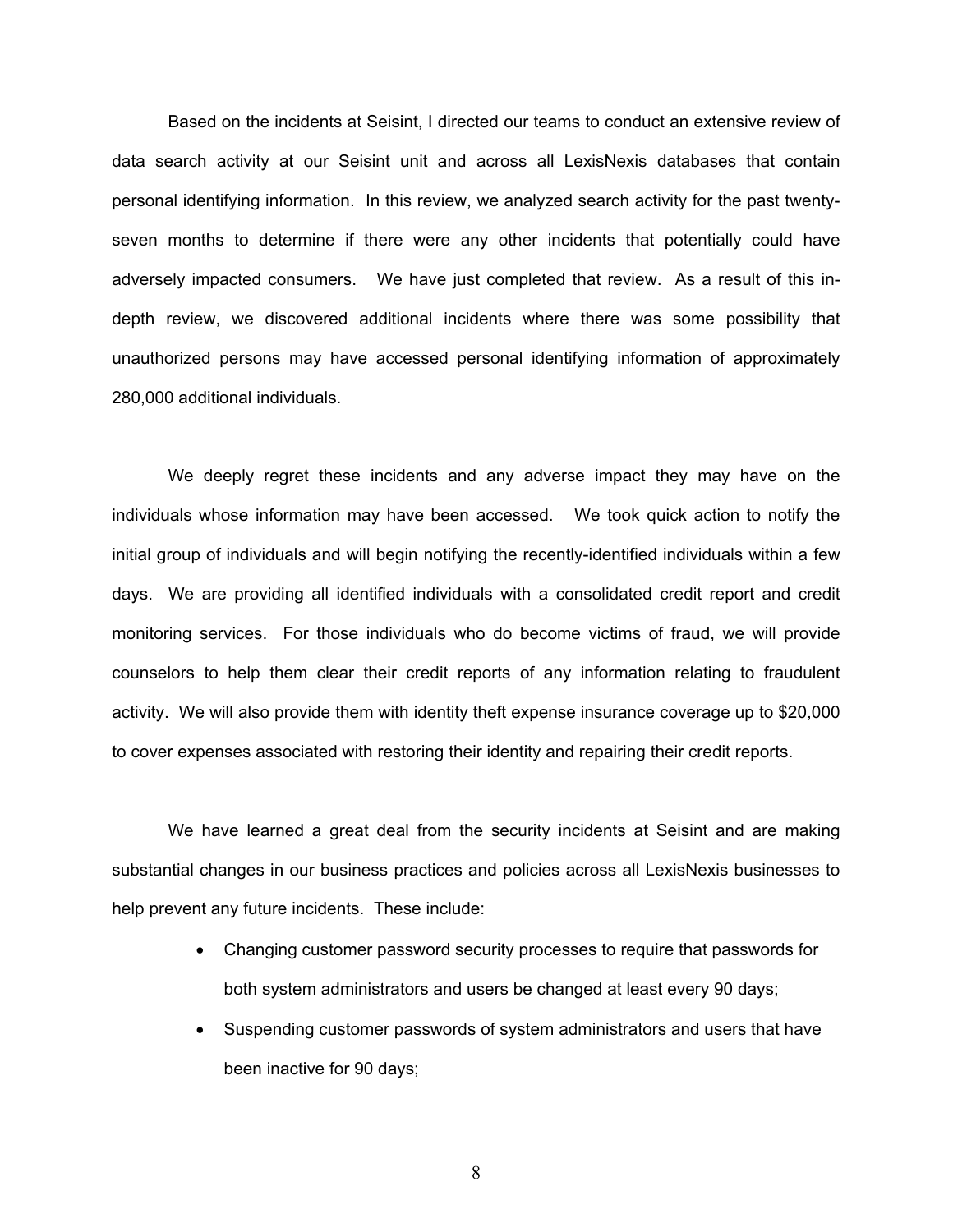- Suspending customer passwords after five unsuccessful login attempts and requiring them to contact Customer Support to ensure security and appropriate reactivation;
- Further limiting access to the most sensitive data in our databases by truncating SSNs displayed in non-public documents and narrowing access to full SSNs and DLNs to law enforcement clients and a restricted group of legally authorized organizations, such as banks and insurance companies; and
- Educating our customers on ways they can increase their security.

# **Laws Governing LexisNexis Compilation and Dissemination of Identifiable Information**

There are a wide range of federal and state privacy laws to which LexisNexis is subject in the collection and distribution of personal identifying information. These include:

*The Gramm-Leach-Bliley Act*. Social security numbers are one of the two most sensitive types of information that we maintain in our systems and credit headers are the principal commercial source of social security numbers. Credit headers contain the non-financial identifying information located at the top of a credit report, such as name, current and prior address, listed telephone number, social security number, and month and year of birth. Credit header data is obtained from consumer reporting agencies. $^1$  Since July 2001, the compilation of credit header data has been subject to the Gramm-Leach-Bliley Act ("GLBA"), 15 U.S.C. §§ 6801 *et seq*., and information subject to the GLBA cannot be distributed except for purposes specified by the Congress, such as the prevention of fraud. For credit header data compiled

 $\overline{a}$ 

 $1$  Consumer reporting agencies are governed by the Fair Credit Reporting Act ("FCRA"), 15 U.S.C. §§ 1681 *et seq*. Some information services, such as Seisint's Securint service and LexisNexis PeopleWise, also are subject to the requirements of the FCRA.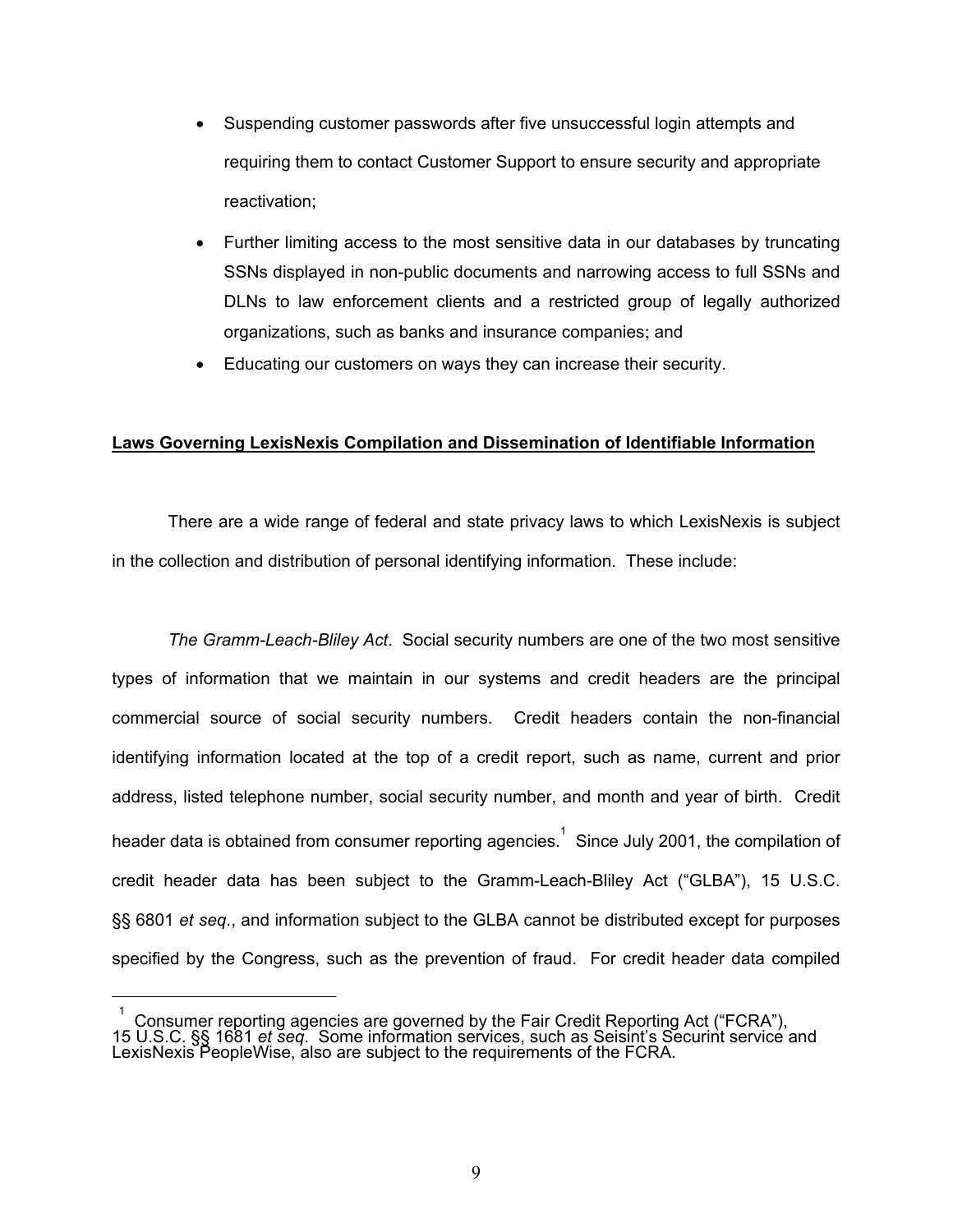prior to July 2001, the dissemination of this information is subject to a set of industry-developed principles endorsed and enforced by the Federal Trade Commission.

*Driver's Privacy Protection Act*. The compilation and distribution of driver's license numbers and other information obtained from driver's licenses are subject to the Driver's Privacy Protection Act ("DPPA"), 18 U.S.C. §§ 2721 *et seq*., as well as state laws. Information subject to the DPPA cannot be distributed except for purposes specified by the Congress, such as fraud prevention, insurance claim investigation, and the execution of judgments.

*Telecommunications Act of 1996*. Telephone directories and similar publicly available repositories are a major source of name, address, and telephone number information. The dissemination of telephone directory and directory assistance information is subject to the requirements of the Telecommunications Act of 1996, as well as state law.

*FOIA and other Open Records Laws*: Records held by local, state, and federal governments are another major source of name, address, and other personally identifiable information. The Freedom of Information Act, state open record laws, and judicial rules govern the ability of LexisNexis to access and distribute personally identifiable information obtained from government agencies and entities. *See, e.g.,* 5 U.S.C. § 552.

#### **Other laws**:

*Unfair and Deceptive Practice Laws*: Section 5 of the Federal Trade Commission Act, and its state counterparts, prohibit companies from making deceptive claims about their privacy and security practices. These laws have served as the basis for enforcement actions by the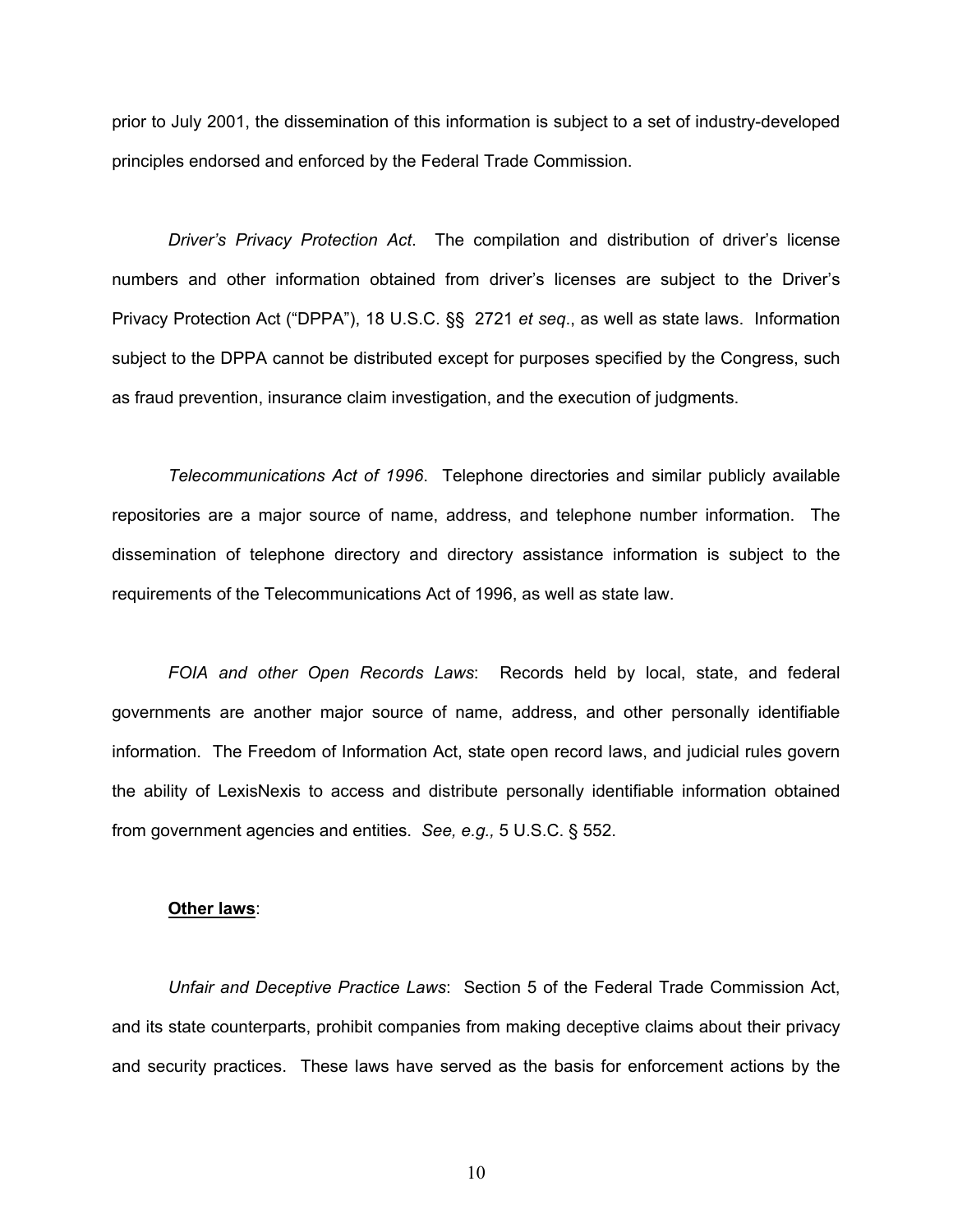Federal Trade Commission and state attorneys general for inadequate information security practices. The consent orders settling these enforcement actions typically have required companies to implement information security programs that conform to the standards set forth in the GLBA Safeguards Rule, 16 C.F.R. Part 314.

*Information Security Laws*: A growing body of state law imposes obligations upon information service providers to safeguard the identifiable information they maintain. For example, California has enacted two statutes that require businesses to implement and maintain reasonable security practices and procedures and, in the event of a security breach, to notify individuals whose personal information has been compromised. *See* California Civil Code §§ 1798.81.5, 1798.82-84.

# **Legislative Measures LexisNexis Supports**

We recognize that additional legislation may be necessary to further enhance data security and address the growing problem of identity theft and fraud. LexisNexis supports the following legislative approaches:

*Data Security Breach Notification.* Consistent with the proposals outlined by FTC Chairman Majoras, we support requiring notification in the event of a security breach where there is substantial risk of harm to consumers. We share the concerns that Chairman Majoras has raised about ensuring that there is an appropriate threshold for when individuals actually would benefit from receiving notification, such as where the breach is likely to result in misuse of customer information. In addition, we believe that it is important that any such legislation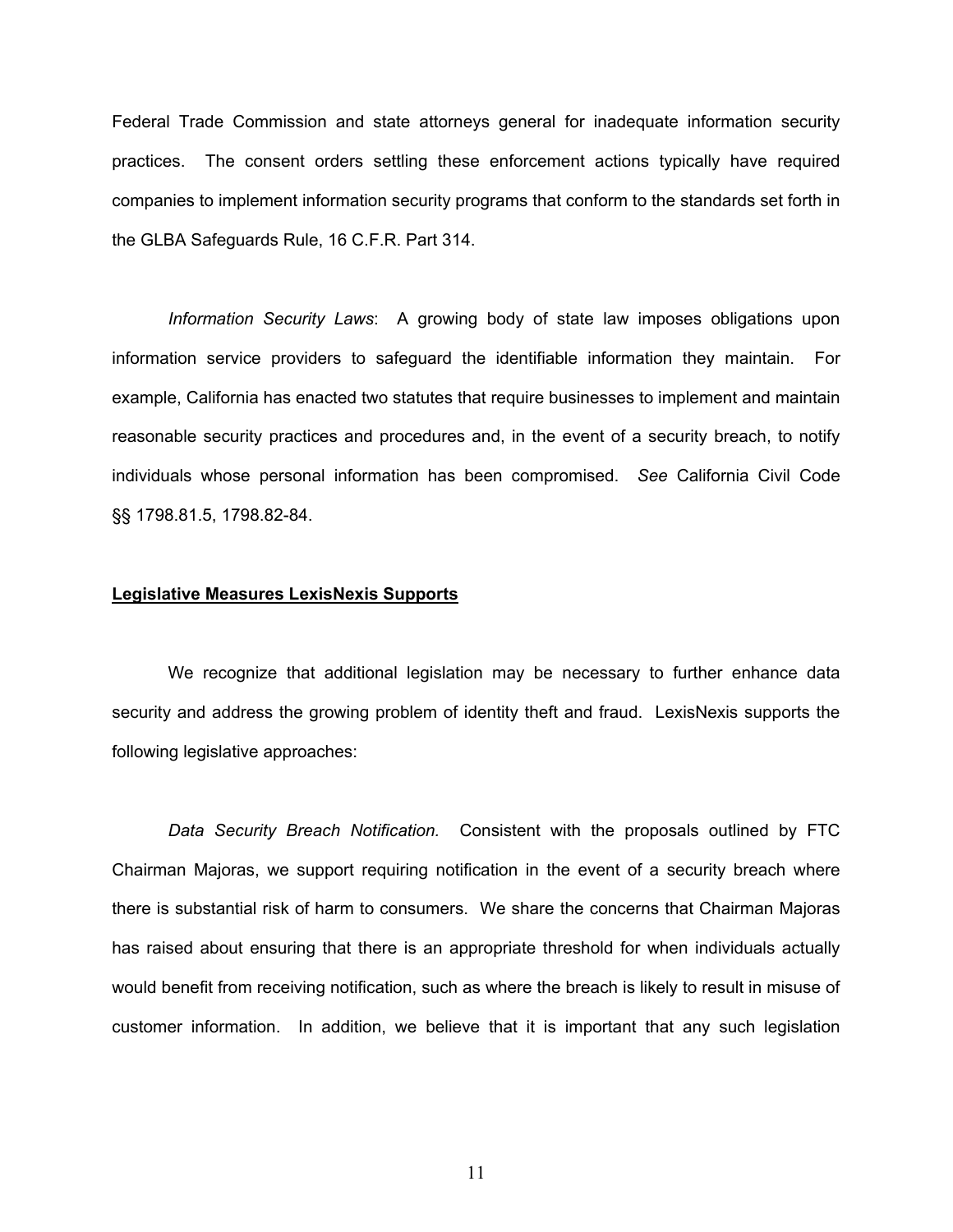contain federal preemption to insure that companies can quickly and effectively notify individuals and not struggle with complying with multiple, potentially conflicting and inconsistent state laws.

*Adoption of Data Security Safeguards for Information Service Providers Modeled After the GLBA Safeguard Rule*. LexisNexis supports the proposal outlined by Chairman Majoras whereby the types of security protections required by the Safeguard Rule of the GLBA would be applicable to information service providers that are not themselves "financial institutions" as defined under GLBA.

*Increased penalties for identity theft and other cybercrimes and increased resources for law enforcement.* LexisNexis strongly encourages legislation that imposes more stringent penalties for identity theft and other cybercrimes. Additionally, consumers and industry alike would benefit from enhanced training for law enforcement and an expansion of the resources available to investigate and prosecute the perpetrators of identity theft and cybercrime. Too many of our law enforcement agencies do not have the resources to neutralize these high-tech criminals.

It is critical that any legislation being considered ensure that legitimate businesses, government agencies, and other organizations continue to have access to identifying information that they depend on for important purposes including fraud detection and prevention, law enforcement, and other critical applications.

Information services companies like LexisNexis provide government agencies with critical information that they depend on to do their jobs. It is important that no legislation be enacted that would prohibit or limit government access and use of commercial data. Moreover,